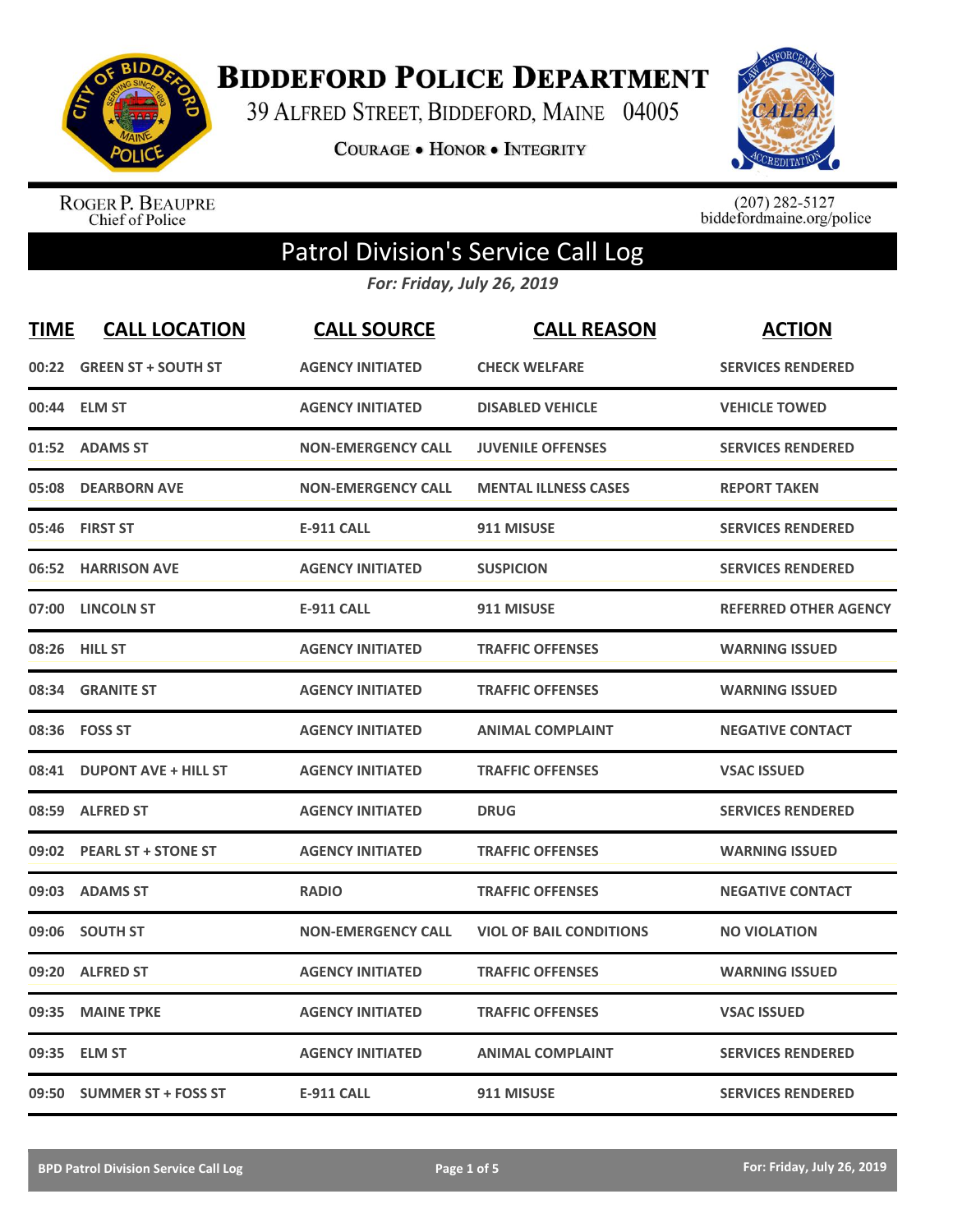| <b>TIME</b> | <b>CALL LOCATION</b>           | <b>CALL SOURCE</b>        | <b>CALL REASON</b>                 | <b>ACTION</b>            |
|-------------|--------------------------------|---------------------------|------------------------------------|--------------------------|
|             | 09:50 PETER POND LN            | <b>E-911 CALL</b>         | <b>MENTAL ILLNESS CASES</b>        | <b>SERVICES RENDERED</b> |
|             | 09:53 ALFRED ST                | <b>AGENCY INITIATED</b>   | <b>TRAFFIC OFFENSES</b>            | <b>VSAC ISSUED</b>       |
|             | 10:08 ALFRED ST                | <b>AGENCY INITIATED</b>   | <b>TRAFFIC OFFENSES</b>            | <b>VSAC ISSUED</b>       |
|             | 10:33 ALFRED ST                | <b>AGENCY INITIATED</b>   | <b>TRAFFIC OFFENSES</b>            | <b>WARNING ISSUED</b>    |
|             | 10:39 ALFRED ST                | <b>AGENCY INITIATED</b>   | <b>TRAFFIC OFFENSES</b>            | <b>VSAC ISSUED</b>       |
| 10:49       | <b>MOUNTAIN RD</b>             | <b>WALK-IN AT STATION</b> | <b>DOMESTIC COMPLAINTS</b>         | <b>REPORT TAKEN</b>      |
| 11:33       | <b>MEDICAL CENTER DR</b>       | <b>NON-EMERGENCY CALL</b> | <b>ASSIST PD AGENCY</b>            | <b>SERVICES RENDERED</b> |
|             | <b>11:45 GREEN ST</b>          | <b>AGENCY INITIATED</b>   | <b>PRO-ACTIVE DV RESPONSE TEAM</b> | <b>NO VIOLATION</b>      |
|             | 11:47 ALFRED ST                | <b>WALK-IN AT STATION</b> | <b>ASSAULT</b>                     | <b>SERVICES RENDERED</b> |
|             | 12:00 POOL ST                  | <b>AGENCY INITIATED</b>   | <b>ANIMAL COMPLAINT</b>            | <b>GONE ON ARRIVAL</b>   |
|             | 12:21 SPLIT ROCK LN            | <b>NON-EMERGENCY CALL</b> | <b>TRESPASSING</b>                 | <b>FIELD INTERVIEW</b>   |
|             | 12:33 SOUTH ST                 | <b>AGENCY INITIATED</b>   | <b>TRAFFIC OFFENSES</b>            | <b>WARNING ISSUED</b>    |
| 12:34       | <b>MARINER WAY</b>             | <b>NON-EMERGENCY CALL</b> | <b>ANIMAL COMPLAINT</b>            | <b>SERVICES RENDERED</b> |
|             | 12:37 FORTUNES ROCKS RD        | <b>AGENCY INITIATED</b>   | <b>PARKING COMPLAINT</b>           | <b>SERVICES RENDERED</b> |
|             | 12:45 SOUTH ST + HAYFIELD RD   | <b>AGENCY INITIATED</b>   | <b>TRAFFIC OFFENSES</b>            | <b>WARNING ISSUED</b>    |
|             | 12:50 SOUTH ST + FOX HOLLOW DR | <b>AGENCY INITIATED</b>   | <b>TRAFFIC OFFENSES</b>            | <b>WARNING ISSUED</b>    |
|             | 12:56 SOUTH ST                 | <b>AGENCY INITIATED</b>   | <b>TRAFFIC OFFENSES</b>            | <b>WARNING ISSUED</b>    |
|             | 13:08 SOUTH ST                 | <b>AGENCY INITIATED</b>   | <b>TRAFFIC OFFENSES</b>            | <b>WARNING ISSUED</b>    |
|             | 13:15 SOUTH ST + OLD HOLLIS RD | <b>AGENCY INITIATED</b>   | <b>TRAFFIC OFFENSES</b>            | <b>WARNING ISSUED</b>    |
|             | 13:23 SOUTH ST                 | <b>AGENCY INITIATED</b>   | <b>TRAFFIC OFFENSES</b>            | <b>VSAC ISSUED</b>       |
|             | 13:26 ALFRED ST                | <b>NON-EMERGENCY CALL</b> | <b>COURT ORDERED CHECK IN</b>      | <b>SERVICES RENDERED</b> |
|             | 13:35 SOUTH ST                 | <b>AGENCY INITIATED</b>   | <b>TRAFFIC OFFENSES</b>            | <b>WARNING ISSUED</b>    |
|             | 13:37 FORTUNES ROCKS RD        | E-911 CALL                | 911 MISUSE                         | <b>NEGATIVE CONTACT</b>  |
|             | 13:44 SOUTH ST + HAYFIELD RD   | <b>AGENCY INITIATED</b>   | <b>TRAFFIC OFFENSES</b>            | <b>WARNING ISSUED</b>    |
|             | 13:49 SOUTH ST + RIVER RD      | <b>AGENCY INITIATED</b>   | <b>TRAFFIC OFFENSES</b>            | <b>WARNING ISSUED</b>    |
|             | 13:50 ADAMS ST + JEFFERSON ST  | <b>NON-EMERGENCY CALL</b> | <b>SUSPICION</b>                   | <b>SERVICES RENDERED</b> |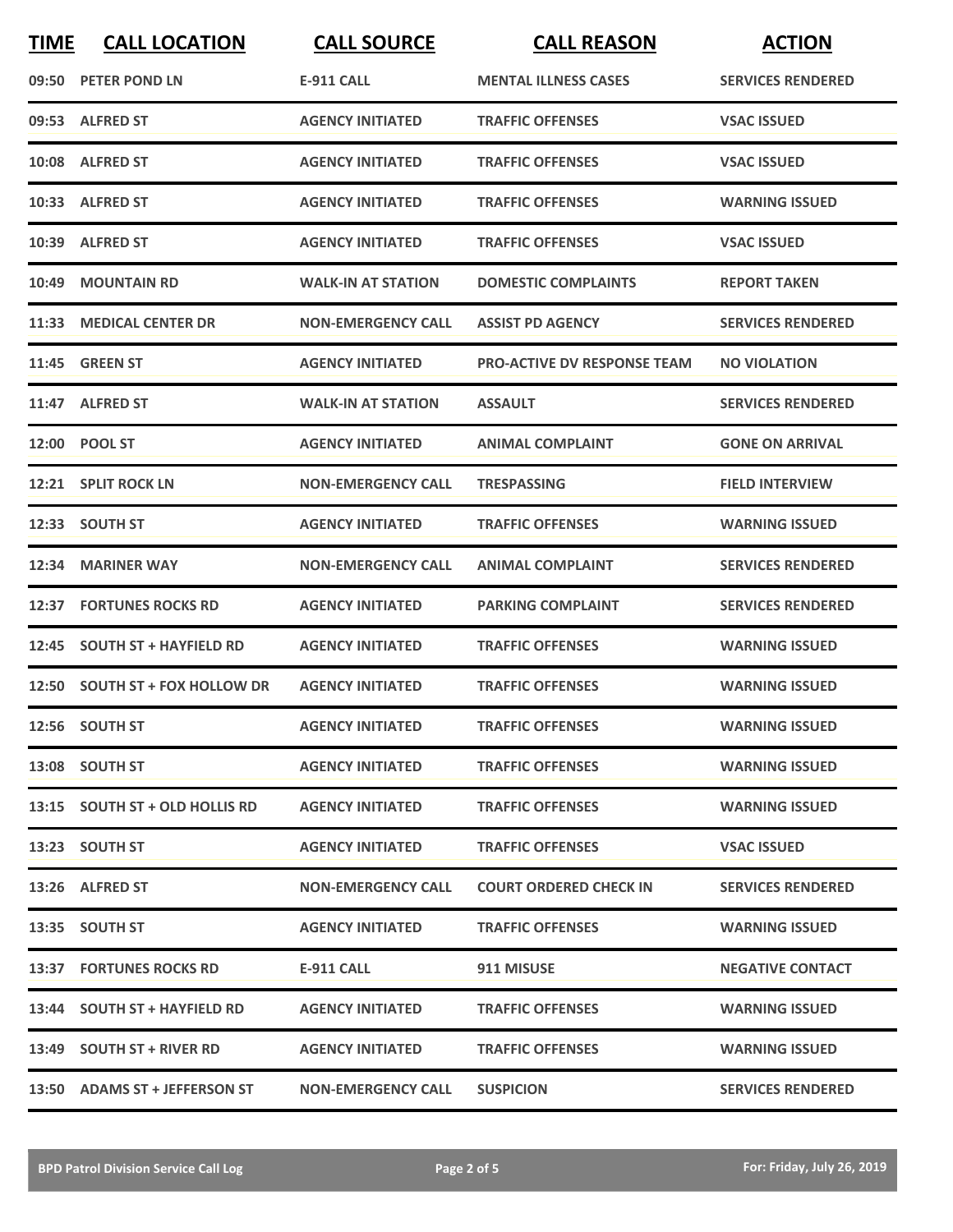| <b>TIME</b> | <b>CALL LOCATION</b>           | <b>CALL SOURCE</b>        | <b>CALL REASON</b>            | <b>ACTION</b>             |
|-------------|--------------------------------|---------------------------|-------------------------------|---------------------------|
|             | 13:56 SOUTH ST                 | <b>AGENCY INITIATED</b>   | <b>TRAFFIC OFFENSES</b>       | <b>WARNING ISSUED</b>     |
|             | 14:01 SOUTH ST + GLENVIEW DR   | <b>AGENCY INITIATED</b>   | <b>TRAFFIC OFFENSES</b>       | <b>VSAC ISSUED</b>        |
|             | 14:09 ALFRED ST                | <b>AGENCY INITIATED</b>   | <b>ALL OTHER</b>              | <b>SERVICES RENDERED</b>  |
|             | 14:10 SOUTH ST                 | <b>AGENCY INITIATED</b>   | <b>TRAFFIC OFFENSES</b>       | <b>WARNING ISSUED</b>     |
|             | 14:15 SOUTH ST + FOX HOLLOW DR | <b>AGENCY INITIATED</b>   | <b>TRAFFIC OFFENSES</b>       | <b>VSAC ISSUED</b>        |
|             | 14:17 SOUTH ST                 | <b>AGENCY INITIATED</b>   | <b>ANIMAL COMPLAINT</b>       | <b>SERVICES RENDERED</b>  |
| 14:25       | <b>ALFRED ST</b>               | <b>NON-EMERGENCY CALL</b> | <b>CHECK WELFARE</b>          | <b>SERVICES RENDERED</b>  |
|             | 14:28 SOUTH ST                 | <b>AGENCY INITIATED</b>   | <b>TRAFFIC OFFENSES</b>       | <b>WARNING ISSUED</b>     |
|             | 14:34 NEWTOWN RD               | E-911 CALL                | 911 MISUSE                    | <b>WARNING ISSUED</b>     |
|             | 14:42 ELM ST                   | <b>NON-EMERGENCY CALL</b> | <b>TRAFFIC DETAIL</b>         | <b>SERVICES RENDERED</b>  |
|             | 14:46 BUZZELL RD               | <b>AGENCY INITIATED</b>   | <b>TRAFFIC OFFENSES</b>       | <b>WARNING ISSUED</b>     |
| 15:05       | <b>THIRD ST</b>                | <b>NON-EMERGENCY CALL</b> | <b>PARKING COMPLAINT</b>      | <b>SERVICES RENDERED</b>  |
| 15:15       | <b>MAIN ST</b>                 | <b>AGENCY INITIATED</b>   | <b>DISABLED VEHICLE</b>       | <b>SERVICES RENDERED</b>  |
| 15:25       | <b>HILL ST + PENNY AVE</b>     | <b>AGENCY INITIATED</b>   | <b>TRAFFIC OFFENSES</b>       | <b>WARNING ISSUED</b>     |
| 15:29       | <b>BOULDER WAY</b>             | E-911 CALL                | 911 MISUSE                    | <b>NO ACTION REQUIRED</b> |
|             | 15:30 HILL ST + HILLSIDE AVE   | <b>AGENCY INITIATED</b>   | <b>TRAFFIC OFFENSES</b>       | <b>WARNING ISSUED</b>     |
|             | <b>15:30 DEARBORN AVE</b>      | <b>NON-EMERGENCY CALL</b> | <b>CHECK WELFARE</b>          | <b>NO ACTION REQUIRED</b> |
|             | 15:39 WEST ST + CENTURY DR     | <b>AGENCY INITIATED</b>   | <b>TRAFFIC OFFENSES</b>       | <b>VSAC ISSUED</b>        |
|             | 15:56 ELM ST + BEAUDOIN AVE    | <b>AGENCY INITIATED</b>   | <b>TRAFFIC OFFENSES</b>       | <b>VSAC ISSUED</b>        |
|             | 16:12 HILL ST                  | <b>AGENCY INITIATED</b>   | <b>TRAFFIC OFFENSES</b>       | <b>VSAC ISSUED</b>        |
|             | 16:14 POOL ST                  | E-911 CALL                | 911 MISUSE                    | <b>NO ACTION REQUIRED</b> |
|             | 16:38 POOL ST + DUFFYS WAY     | <b>AGENCY INITIATED</b>   | <b>TRAFFIC OFFENSES</b>       | <b>WARNING ISSUED</b>     |
|             | 16:52 ALFRED ST                | <b>NON-EMERGENCY CALL</b> | <b>COURT ORDERED CHECK IN</b> | <b>SERVICES RENDERED</b>  |
|             | <b>16:57 ANDREWS RD</b>        | <b>E-911 CALL</b>         | 911 MISUSE                    | <b>NO ACTION REQUIRED</b> |
|             | 17:49 GUINEA RD                | <b>E-911 CALL</b>         | 911 MISUSE                    | <b>SERVICES RENDERED</b>  |
|             | 17:57 BIRCH ST                 | <b>NON-EMERGENCY CALL</b> | <b>ANIMAL COMPLAINT</b>       | <b>SERVICES RENDERED</b>  |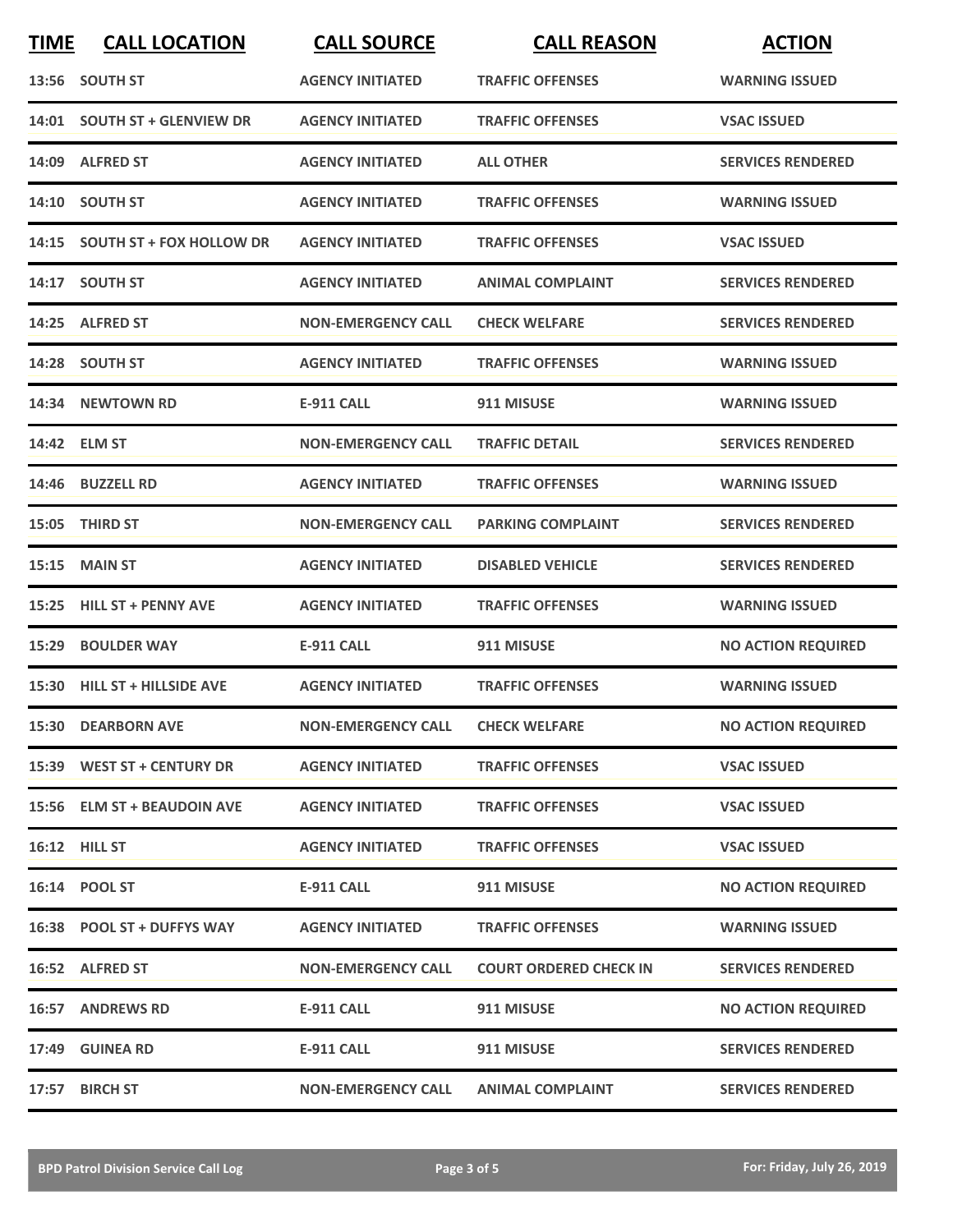| <b>TIME</b> | <b>CALL LOCATION</b>           | <b>CALL SOURCE</b>        | <b>CALL REASON</b>                                                                  | <b>ACTION</b>             |
|-------------|--------------------------------|---------------------------|-------------------------------------------------------------------------------------|---------------------------|
| 18:09       | <b>MAIN ST + MAPLEWOOD AVE</b> | <b>AGENCY INITIATED</b>   | <b>TRAFFIC OFFENSES</b>                                                             | <b>WARNING ISSUED</b>     |
|             | 18:11 ALFRED ST                | <b>E-911 CALL</b>         | <b>CHECK WELFARE</b>                                                                | <b>UNFOUNDED</b>          |
| 18:18       | <b>LINCOLN ST</b>              | <b>AGENCY INITIATED</b>   | <b>CHECK WELFARE</b>                                                                | <b>SERVICES RENDERED</b>  |
| 18:22       | <b>MAIN ST</b>                 | <b>NON-EMERGENCY CALL</b> | <b>CIVIL COMPLAINT</b>                                                              | <b>CIVIL COMPLAINT</b>    |
|             | 18:29 SOUTH ST                 | <b>NON-EMERGENCY CALL</b> | <b>PUBLIC ASSIST</b>                                                                | <b>SERVICES RENDERED</b>  |
| 18:44       | <b>AMHERST ST</b>              | <b>E-911 CALL</b>         | <b>CHECK WELFARE</b>                                                                | <b>SERVICES RENDERED</b>  |
|             | 18:45 CRESCENT ST              | <b>AGENCY INITIATED</b>   | <b>DRUG</b>                                                                         | <b>CITATION ISSUED</b>    |
|             |                                |                           | OFFENDER: JOHN PAUL SMALLEY  AGE: 42  RESIDENT OF: BIDDEFORD, ME                    |                           |
|             |                                |                           | CHARGE: CONSUME/USE OF MARIJUANA IN A PUBLIC PLACE/AREA WHERE SMOKING IS PROHIBITED |                           |
| 18:48       | <b>ROCKY WAY</b>               | <b>E-911 CALL</b>         | 911 MISUSE                                                                          | <b>NO ACTION REQUIRED</b> |
|             | 19:23 POOL ST                  | <b>AGENCY INITIATED</b>   | <b>TRAFFIC OFFENSES</b>                                                             | <b>WARNING ISSUED</b>     |
| 19:49       | <b>POOL ST + DECARY RD</b>     | <b>AGENCY INITIATED</b>   | <b>TRAFFIC OFFENSES</b>                                                             | <b>WARNING ISSUED</b>     |
|             | 20:08 ALFRED ST + GRAHAM ST    | <b>AGENCY INITIATED</b>   | <b>TRAFFIC OFFENSES</b>                                                             | <b>WARNING ISSUED</b>     |
| 20:09       | <b>GRANITE ST</b>              | <b>NON-EMERGENCY CALL</b> | <b>ANIMAL COMPLAINT</b>                                                             | <b>SERVICES RENDERED</b>  |
| 20:10       | <b>ALFRED ST</b>               | <b>WALK-IN AT STATION</b> | <b>COURT ORDERED CHECK IN</b>                                                       | <b>SERVICES RENDERED</b>  |
| 20:10       | <b>BRADBURY ST</b>             | <b>E-911 CALL</b>         | <b>DISTURBANCE / NOISE</b>                                                          | <b>UNFOUNDED</b>          |
| 20:20       | <b>MAIN ST</b>                 | <b>NON-EMERGENCY CALL</b> | <b>ANIMAL COMPLAINT</b>                                                             | <b>UNFOUNDED</b>          |
|             | 20:51 ELM ST                   | <b>NON-EMERGENCY CALL</b> | <b>SUSPICION</b>                                                                    | <b>SERVICES RENDERED</b>  |
|             | 21:31 BRADBURY ST              | <b>E-911 CALL</b>         | 911 MISUSE                                                                          | <b>WARNING ISSUED</b>     |
|             | 21:37 MAIN ST + FOSS ST        | <b>AGENCY INITIATED</b>   | <b>TRAFFIC OFFENSES</b>                                                             | <b>WARNING ISSUED</b>     |
|             | 21:37 GERTRUDE AVE             | E-911 CALL                | 911 MISUSE                                                                          | <b>UNABLE TO LOCATE</b>   |
|             | 21:47 WASHINGTON ST            | <b>AGENCY INITIATED</b>   | <b>HARASSMENT</b>                                                                   | <b>SERVICES RENDERED</b>  |
|             | 22:03 ALFRED ST                | E-911 CALL                | <b>THEFT</b>                                                                        | <b>NO ACTION REQUIRED</b> |
|             | 22:13 SOUTH ST                 | <b>NON-EMERGENCY CALL</b> | <b>SUSPICION</b>                                                                    | <b>SERVICES RENDERED</b>  |
|             | 22:14 ELM ST                   | <b>AGENCY INITIATED</b>   | <b>TRAFFIC OFFENSES</b>                                                             | <b>WARNING ISSUED</b>     |
|             | 22:31 ALFRED ST                | <b>WALK-IN AT STATION</b> | <b>HARASSMENT</b>                                                                   | <b>SERVICES RENDERED</b>  |
|             | 22:48 NEWTOWN RD               | E-911 CALL                | 911 MISUSE                                                                          | <b>UNFOUNDED</b>          |